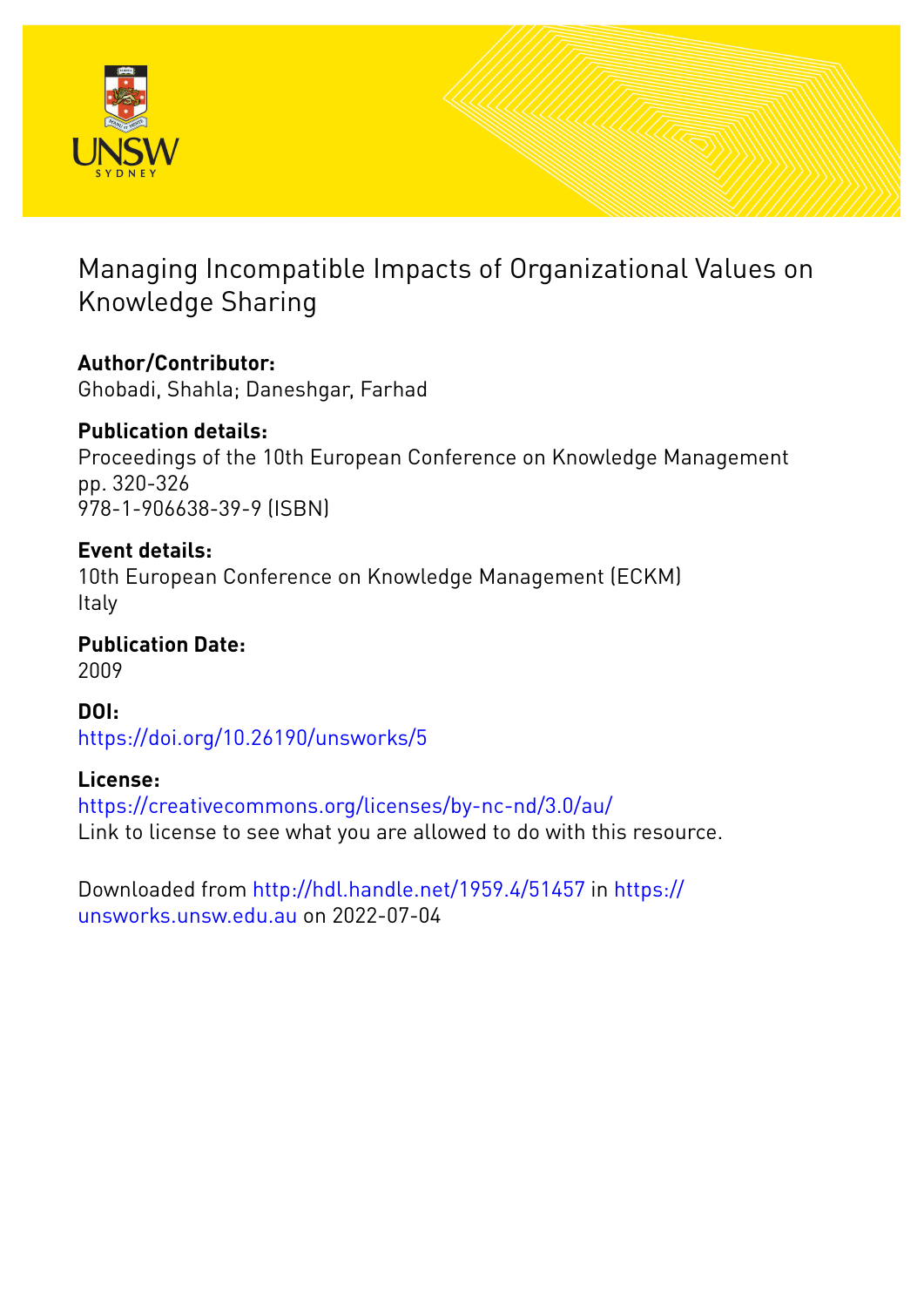# **Managing Incompatible Impacts of Organizational Values on Knowledge Sharing**

Shahla Ghobadi Farhad Daneshgar School of Information Systems, Technology and Management University of New South Wales Sydney, NSW 2052, Australia Phone: +61 02 93854450 Email: s.ghobadi@student.unsw.edu.au

#### **ABSTRACT**

At any given time the two rival organizational values *cooperation* and *competition* coexist in any team and/or organization in different intensities and mix, depending on both internal factors (e.g., culture, task dimensions of accuracy and speed) and external factors (e.g., market and competitive forces). However, determining that desirable intensity and mix of these two values seems to be a challenging task in the current literature and no explicit method currently exists for measuring factors that may lead to determination of such desirable mix. Considering the crucial impacts of these values on organizational behaviours, this in turn may result in loss of efficiency and productivity in organizations. In this study a systematic review of current literatures in the areas of knowledge management, social psychology, organizational studies and Computer-Supported Cooperative Systems (CSCW) studies, is used to uncover a research theme for analysing the impacts of the two rival organizational values *competition* and *cooperation* on knowledge sharing behaviours through promotive interaction between individuals. Supporting the IT-culture conflict theory, this study is considered as a research theme which investigates the impact of culture on IT application and use. More specifically, by combining the *goal interdependency theory of conflict*, *social learning theory,* the internal organizational forces of competition and cooperation and *the awareness net analysis,* the present study deeply investigate the term tension between cooperative and competitive values and their impact on organizational behaviours. It then introduces factors that can assist in finding an optimal mix of the cooperative and competitive values in organizations at any given time. The present study also relates the above optimal mix/tension with the *organization's reward structure*, the *task dimensions of 'speed' and 'accuracy'*, *group characteristics* and *organizational climate* in order to draw inferences for attaining an optimal level of process awareness for individuals while performing their tasks within an organization.

*Key words: organizational value, knowledge sharing, promotive interaction (PI), cooperation, competition, awareness* 

### **INTRODUCTION**

Knowledge sharing is regarded as the most important challenge for increasing knowledge utilization's value (Alavi and Leidner, 2001). A related concept, *promotive interaction* (PI) is introduced by (Janz, 2003) as a measure for the extent of interaction between group members to educate and encourage one another in accomplishing tasks and promoting each other's success. It is believed that PI leads to cooperative learning, which in turn, is potentially capable of optimising individuals' levels of awareness and knowledge-sharing capabilities within organization (Daneshgar, 2004). The idea of knowledge-creating company introduced by (Nonaka and Takeuchi, 1995) also implies that strong PI within organization should result in creating, disseminating and quickly embodying new knowledge. The present paper begins by investigating organizational culture and it's linkage with knowledge management process. It continues by studying the impacts of values, as well as the existence of tension between them, on knowledge sharing through promotive interaction.

#### **ORGANIZATIONAL CULTURE AND KNOWLEDGE SHARING**

Within the context of critical success factors for knowledge management systems (Jennex and Olfman, 2005, Jennex and Olfman, 2006, Jennex et al., 2008) and the social context of knowledge management initiatives (Jashapara, 2003, Alavi et al., 2006, Janz, 2003), culture has been regarded a critical variable in explaining how successful interactions can be conducted between social groups and KMS (Leidner and Kayworth, 2006, Alavi et al., 2006). After all, absence of a supportive organizational culture may potentially lead to sub-optimal KM benefits, and KMS might have a random effect at best (Alavi and Leidner, 1999, Jennex and Olfman, 2006,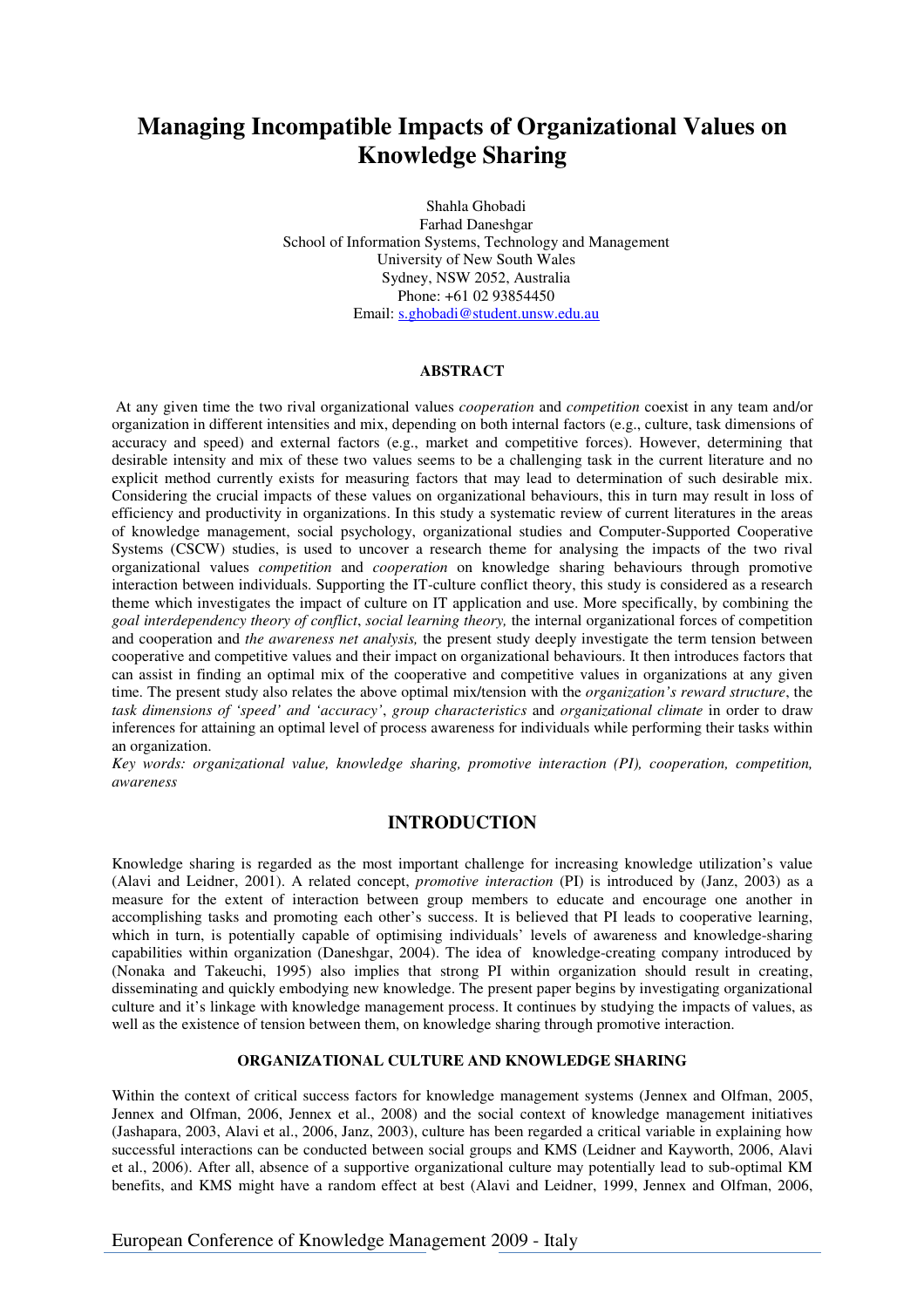Long, 1997). This argument has lead to development of a new class of knowledge management initiatives that aim to develop a knowledge-intensive culture (Alavi and Leidner, 2001). However, not many studies have been conducted to explore the manifestation of relationship between organizational culture, knowledge management technology, and organizational outcomes (Janz, 2003; Leidner, 2006; Alavi, 2005; Boh, 2009). Organizational culture is shaped by dynamic interactions among its components (Hatch, 1993). These components, according to (Schein, 1985, Schein, 1988), are *basic assumptions*, *values*, and *artefacts*. The basic assumptions represent the deepest level of culture. This level is formed over time by perceiving situations and making sense of ongoing events. At the next level, values are the reflection of basic assumptions and can be seen as a set of social norms. These norms by nature impose a set of fundamental beliefs on individuals and define social interaction rules as the basis of appropriate behaviour (DeLong, 2000; Lencioni, 2002; Posner, 1985). Literature on both organizational studies and knowledge management field suggest a tight linkage between organizational values and organizational behaviours as ingredients of cultural values that can potentially support certain KM objectives (Nadler, 1988, Alavi et al., 2006). For example, (Alavi et al., 2006) investigates how the choices of KMS could be influenced by organizational and individual values. Also, according to (Mintzberg, 1991), organizational culture could be viewed as the result of continuous struggles by groups of organizational members imposing values and identities on other's roles (Jashapara, 2003).

And finally, the third component of culture, artefacts, are claimed as the most visible manifestation of culture and their use might also either reinforce or reshape existing values, which in turn might alter basic assumptions over time. In many studies, KMS are regarded as kind of cultural artefacts that are the realization of a set of cultural values and reflection of underlying beliefs (Alavi et al., 2006). A vast majority of prior studies investigating the relationship between organizational culture and organizational performance have focused on values rather than basic assumptions or artefacts, and this is the view adopted in the present study. Some example of these studies could be found in the areas of social behaviours<sup>1</sup>, KM practices<sup>2</sup> and Information Technology (Leidner and Kayworth, 2006).

### **THE LINKAGE BETWEEN CULTURAL VALUES AND PROMOTIVE INTERACTION**

The cultural values are regarded as the major determinant of social interaction rules (DeLong and Fahey, 2000). Promotive interaction, on the other hand, is about conducting social interactions and is highly affected by organizational values which surrounds social interactions. Furthermore, the goal interdependence theory of cooperation and competition, (Deutsch, 1973) suggests that people's beliefs and values determine the way PIs take place. Therefore, the three elements of creation, dissemination and embodying of knowledge through promotive interaction in the context of related KMS are associated with organizational values.

Secondly, a similar research theme has been presented by (Leidner and Kayworth, 2006) as "culture, IT use, and outcomes" for formulating research questions related to the outcomes of the IT use across different cultural values. Similarly, it is suggested that this theme should be used to investigate right mixtures of cultural values for enhancing user satisfaction and successful IT implementation mostly at organizational level (Leidner and Kayworth, 2006, McDermott, 1999). One major line of this research theme focuses on those cultural values specifically associated with knowledge management success. The most common finding across these studies confirms influence of both national and organizational values on KM success (Balthazard and Cooke, 2004), knowledge sharing behaviours<sup>3</sup>, KM infrastructure capability (Gold et al., 2001), KM technology use (Alavi et al., 2006), and perception of individual ownership of information and knowledge (Jarvenpaa and Staples, 2001).

Therefore, values could influence knowledge sharing through PI both directly and indirectly (through KMS) as depicted in Figure1. The direct impact is usually highlighted in organizational studies while the other one is mostly explained in knowledge management and information technology literatures. However, the impact of organizational values on performance is deeply rooted in the degree of value enactment that reflects the degree of congruence or fit between the demonstrated behaviour of an employee and the values of the organization. A set of factors influencing value enactment has been introduced by literature including Person-Organization (P-O), Person-Group (P-G) (Gruys et al., 2008), role modelling (Wood and Bandura, 1989) and reward structures <sup>4</sup>. Person-Organization (P-O) and Person-Group (P-G) fit represent broad concepts that include the degree of fit between the values of an individual and the values of the organization and the departmental work group. Another factor, role modelling, explicitly presents behaviour for emulation, along

 $\overline{a}$ 

 $1$  (Schein, 1988), (Quinn and Rohrbaugh, 1981), (Posner and Munson, 1979)

 $2^{2}$  (Alavi, Kayworth and Leidner, 2006), (Phan, 2000), (Leidner and Kayworth, 2006), (Gold, Malhotra and Segars, 2001), (Chow, Deng and Ho, 2000)

<sup>3</sup> (Chow, Deng and Ho, 2000), (DeLong and Fahey, 2000), (Yoo and Torrey, 2002)

<sup>4</sup> (Bandura, 1986), (Beersma, 2003), (Trevino, Hartman and Brown, 2000), (O'Reilly, 1991)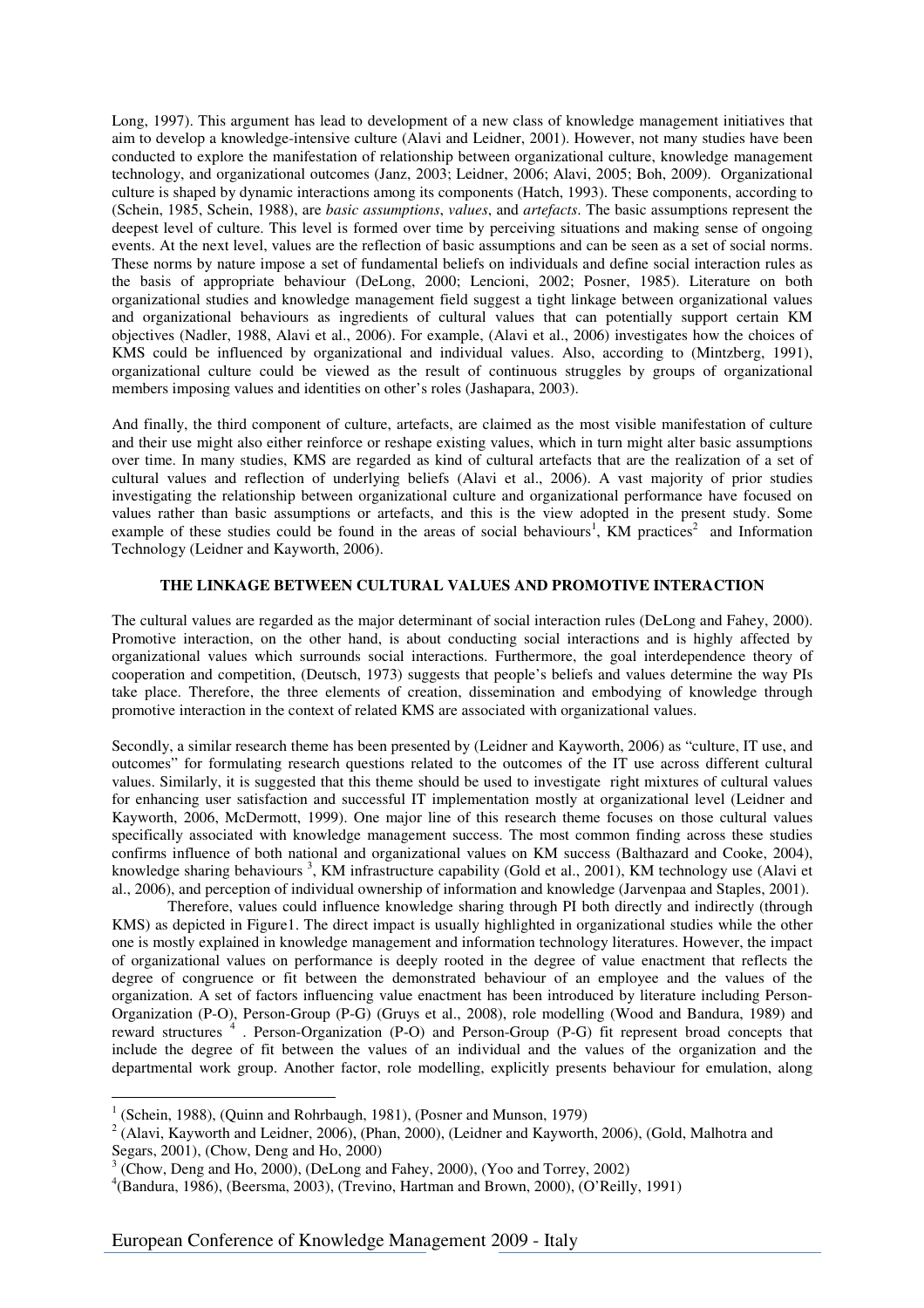with the information about the likely consequences of engaging in that behaviour. Social learning theory (Bandura, 1986) is proposed to be of importance and relevancy to the enactment of espoused core organizational values (Gruys et al., 2008). This theory suggests that behaviours being paid off with a desired reward, such as promotion, tend to be more imitated. Individuals will cognitively appraise this information and manage their own behaviour given these relevant cues and consequences. (Trevino et al., 2000) argued that using rewards maybe the most powerful way to send signals about desirable and undesirable norms, which are determined by values. Reward for behaviours related to enacting values, match organizational values and individuals behaviours (O'Reilly, 1991, Gruys et al., 2008).

On the other hand, while PI directly influences the awareness levels of individuals in relation to the context of interaction for accomplishing their tasks, existence of gap between the actual level of awareness in individuals and the required level of awareness for accomplishing tasks, conveys the lack of proper knowledge sharing capabilities (Daneshgar, 2004). According to the latter study, both the actual and required levels of awareness are directly related to both the task characteristics as well as to the organizational culture. However, the latter study does not further investigate in detail the intertwined impact of culture and task characteristics on the levels of awareness. Therefore gaps exists in the current literature in both manifestation of relationship between culture, knowledge sharing and KMS in one hand, and culture, knowledge sharing, task characteristics and awareness levels, on the other hand. Such theoretical gap constitutes fundamental foundation of the present study, and is shown in Figure 1.



**Figure1: Relationship between cultural values, knowledge-sharing, and awareness levels** 

### **TENSION AMONG CULTURAL VALUES**

The hybrid nature of organizational culture might be the result of variant reasons such as the size of the organization or the influence of multiple cultures within its departments or groups (Al-Ani and Redmiles, 2009).One perspective leading to a better understanding of the impact of values on awareness sheds lights on the term *tension* among values and their overall simultaneous impact on individuals' awareness levels.Literature indicates six themes of values surrounding organizations: (1) national<sup>1</sup>, (2) organizational <sup>2</sup>, (3) subunit<sup>3</sup>, (4) individual<sup>4</sup>, (5) system, and (6) Information Technology (Leidner and Kayworth, 2006). The existence of conflict between these values and its impacts on organizational performance is widely highlighted in the literature<sup>5</sup>. Another line of literature <sup>1</sup>suggests that a certain amount of conflict between values might generate

 $\overline{a}$ 

<sup>1</sup> e.g., (Hofstede, 1980), (Chow, Deng and Ho, 2000), (Chow, Shields and Wu, 1999)

 $2$  e.g., (Schein, 1985), (Robey and Rodriguez-Diaz 1989)

 $3$  e.g., (Dubé 1998), (Hatch, 1993), (Jehn and Mannix, 2001)

<sup>&</sup>lt;sup>4</sup> e.g., (Badovick and Beatty, 1987), (Chau, Cole, Massey, Montoya-Weiss and O'Keefe, 2002)

<sup>&</sup>lt;sup>5</sup> e.g., (Alavi, Kayworth and Leidner, 2006), (Leidner and Kayworth, 2006), (Hatch, 1993), (Posner, Kouzes and Schmidt, 1985), (Quinn and Rohrbaugh, 1981), (Gold, Malhotra and Segars, 2001), (Yoo and Torrey,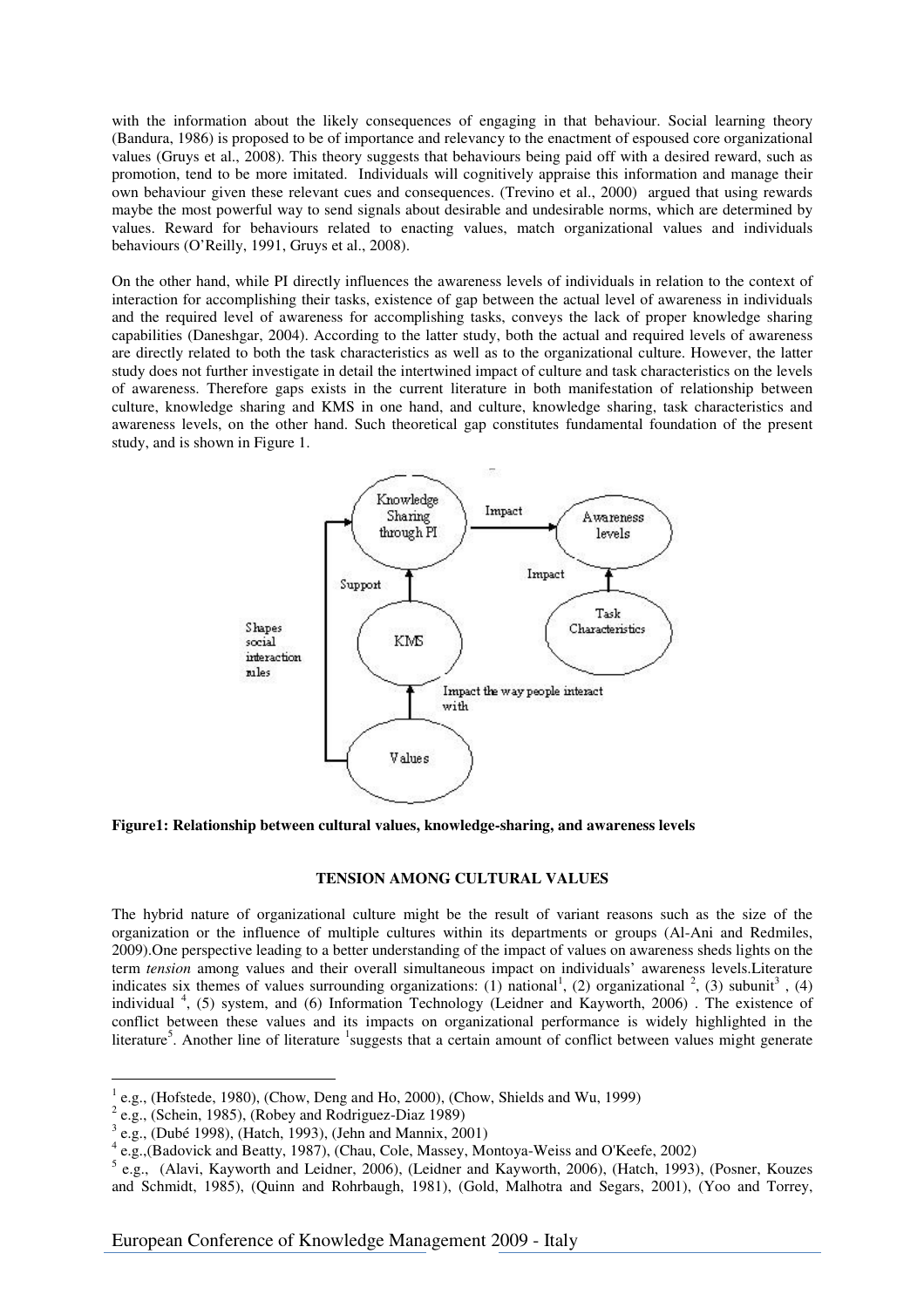opportunities for challenge, and in turn, may lead to knowledge creation. The majority of the above six tension types highlight the existence of conflict between: (1) individual values within subcultures<sup>2</sup>, (2) sub cultural values within organization<sup>3</sup>, (3) individual or sub cultural values and organizational values<sup>4</sup>, (4) organizational values (Alavi et al., 2006, Davenport et al., 1998, Berson et al., 2006), (5) organizational values of different organizations (Phan, 2000, Weber and Camerer, 2003), and (6) national values between international organizations<sup>5</sup>. However, how the conflict is managed is more critical for an organization than the conflict itself  $6$  In the IT literature, (Leidner and Kayworth, 2006) has developed a theory of IT values and conflict introducing three types of cultural conflicts that may emerge in the context of IT development, adoption, use, and management. The latter study considers several forms of conflict that result from the intersection of national, individual, organizational and subunits values embedded in specific IT, and IT culture. It offers the tripartite view of IT-cultural conflicts including contribution conflict (between group members' values and group's IT values), system conflict (between values embedded in a specific system and group member values) and vision conflict (between values embedded in a system and a group's IT values). Apart from the above line of literature investigating the term *tension* among different themes of values and the impact of this inconsistency on organizational performance, (Alavi et al., 2006, Boh and Wong, 2009, Tjosvold, 1998) and to some extent (Jashapara, 2003) narrowed their focus and explained tension from another perspective.

These studies redefine tension in terms of 'incompatible impacts of organizational values on performance' particularly knowledge management activities. Hence, 'values interdependency' shapes rules of interaction (Deutsch, 2000). (Alavi et al., 2006) examines the example of two organizational values including innovation and formalization, which have different impacts on knowledge creation and dissemination behaviours. In another study by (Jashapara, 2003), two opposite internal incompatible and competing forces of competition and cooperation (Mintzberg, 1991) are explained in the context of knowledge management. Practical examples of highlighting this type of tension could be found as the tension between long-term and short-term values or exploitation and exploration in a number of studies (Drucker, 2005, Vera and Crossan, 2004, Berson et al., 2006, Davenport et al., 1998).

However, conflict resolution and analysis itself depends on many factors including organization's type, personalities of individuals, and organizational culture. Hence, the influence of these factors together makes the managing conflicts a complex task (Ikeda et al., 2005). The above arguments highlight a dual relationship between promotive interaction and incompatible impacts of organizational values.

Given, few research on exploring the manifestation of relationship between organizational values, KMS and KM outcomes, managing the potential tension among organizational values in this context is highly recommended (Alavi et al., 2006). This suggestion encompasses the idea of determining an optimal mix of organizational values which will lead to achieving that level of knowledge sharing through promotive interaction, necessary for an optimal level of awareness in accomplishing tasks. Another research theme in organizational studies highlights the importance of analysis and management of incompatible impacts of cultural values on organizational performance. The major examples of these studies are in pursuit of the *goal interdependency theory of conflict*, which categorizes competing goals into *cooperative* and *competitive* ones (Deutsch, 2000, Tjosvold, 1998, Chen et al., 2005, Alper et al., 2000). Incorporating the above arguments in Figure 1 resulted in an upgraded model in Figure 2.

Therefore, the present study introduces a novel research theme that integrates the existing KM literature with that of organizational studies in order to maintain process awareness of collaborating actors at required levels through promotive interaction. More specifically, the present study suggests a research theme that combines the *goal interdependency theory of conflict* (Deutsch, 2000), *Social learning theory* (Bandura, 1986), and the internal organizational forces of *competition* and *cooperation* (Jashapara, 2003, Mintzberg, 1991, Tjosvold, 1998) in order to analyse incompatible impacts of the two prime organizational values 'cooperation' and 'competition' on the promotive interaction; the latter representing the attainment of the optimum level of process awareness.

 $\overline{a}$ 

<sup>2002), (</sup>Chow, Deng and Ho, 2000), (Jehn and Mannix, 2001), (Keil, Tan, Wei, Saarinen, Tuunainen and Wassenaar, 2000), (Miller, 2003) (Richter, Scully and West, 2005)

<sup>1</sup> e.g., (Hofstede, 1980), (Weber and Camerer, 2003)

 $2$  e.g., (Schein, 1988), (Miller, 2003), (Damian and Zowghi, 2003)

<sup>3</sup> e.g., (Walsham, 2002), (Jashapara, 2003)

<sup>4</sup> e.g., (Miller, 2003), (Liedtka, 1989)

 $<sup>5</sup>$  e.g., (Walsham, 2002)</sup>

<sup>6</sup> e.g., (Phan, 2000), (Gelfand , Leslie and Keller, 2008)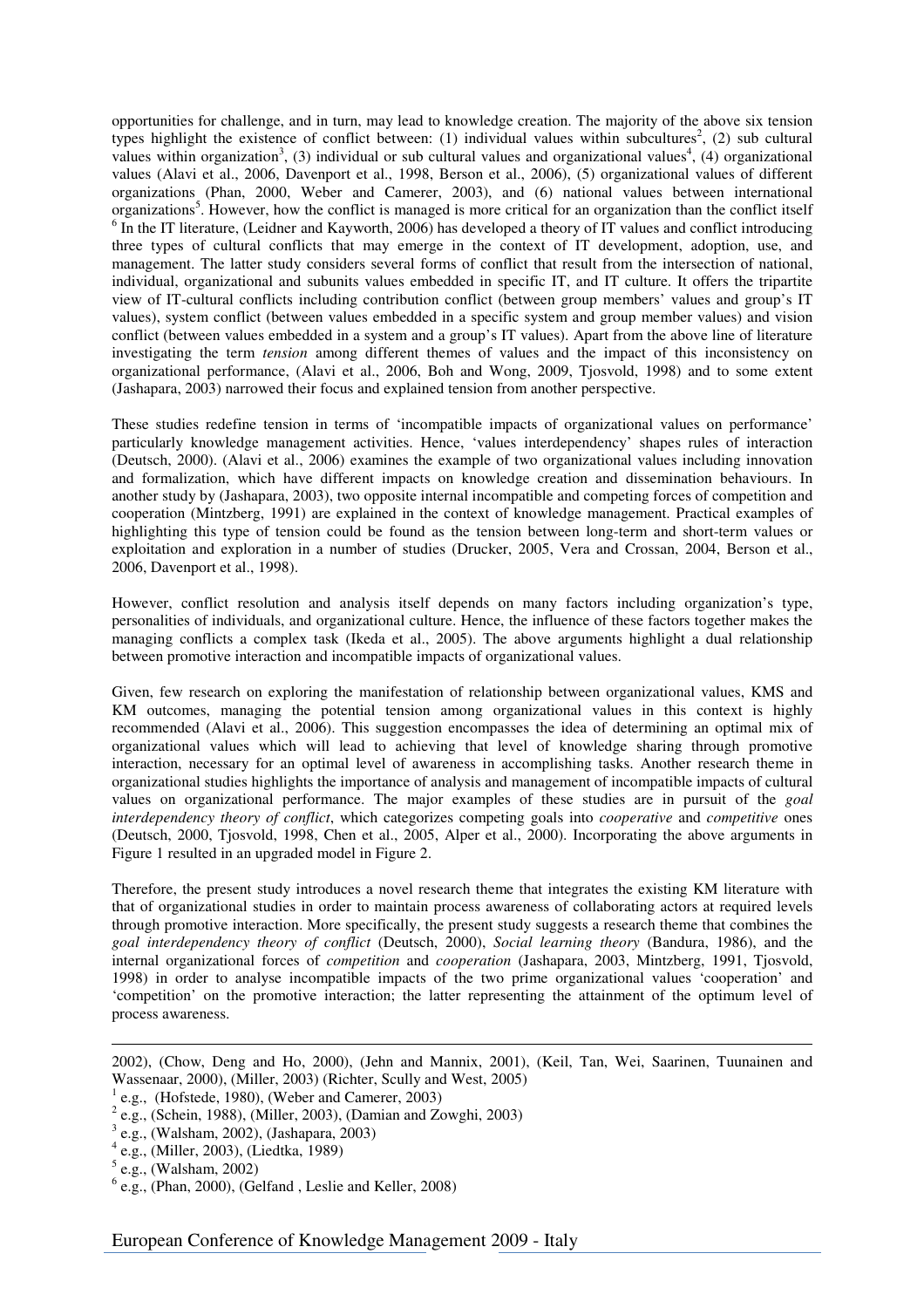

**Figure 2: Tensions between cooperative and competitive values** 

### **CONCLUSION AND FUTURE WORK**

This study highlighted the importance of a research framework for managing incompatible impacts of the two rival organizational values, competition and cooperation, on knowledge sharing in organizations. Through a systematic review of literature, a high-level conceptual model was created showing factors influencing the optimum mix/tension between the above two rival values at any given time. The theoretical foundations of the proposed model is rooted in the *goal interdependency theory of conflict* and *social learning theory* in social psychology*,* and *the awareness net analysis* in Computer-Supported Cooperative Systems (CSCW) literatures. The proposed model can be used as an analytical tool to investigate organizational requirements for achieving a balanced mix of the two rival values at any given time. In other words, it assists in determining appropriate level of organizational support for knowledge related activities among individuals. Overall, the findings suggest that the impacts of cooperative and competitive organizational values on knowledge sharing can be understood by through analysis of promotive interactions which enhances the awareness levels of organizational/team members to their optimum levels. This in turn can be used as inputs to the design of knowledge management systems that manages tensions among organizational values. Work is also already in progress for developing design specifications for a knowledge management system that support management of organizational values under various organizational cultures.

### **References:**

- Al-Ani, B. & Redmiles, D. (2009) Investigating Decision Making Processes (DMPes) in Distributed Development Teams: Findings of a Comparative Empirical Study. *4th International Conference on Global Software Engineering* Ireland.
- Alavi, M., Kayworth, T. R. & Leidner, D. E. (2006) An Empirical Examination of the Influence of Organizational Culture on Knowledge Management Practices. *Journal of Management Information Systems* 22**,** 191-224.
- Alavi, M. & Leidner, D. (1999) Knowledge Management systems: Issues, Challenges and Benefits. *Communication of AIS*.
- Alavi, M. & Leidner, D. (2001) REVIEW: KNOWLEDGE MANAGEMENT AND KNOWLEDGE MANAGEMENT SYSTEMS: CONCEPTUAL FOUNDATIONS AND RESEARCH ISSUE. *MIS Quarterly,* 25**,** 107-136.
- Alper, S., Tjosvold, D. & Law, K. S. (2000) Conflict Management, Efficacy, And Performance In Organizational Teams. *Personnel psychology,* 53**,** 625-642.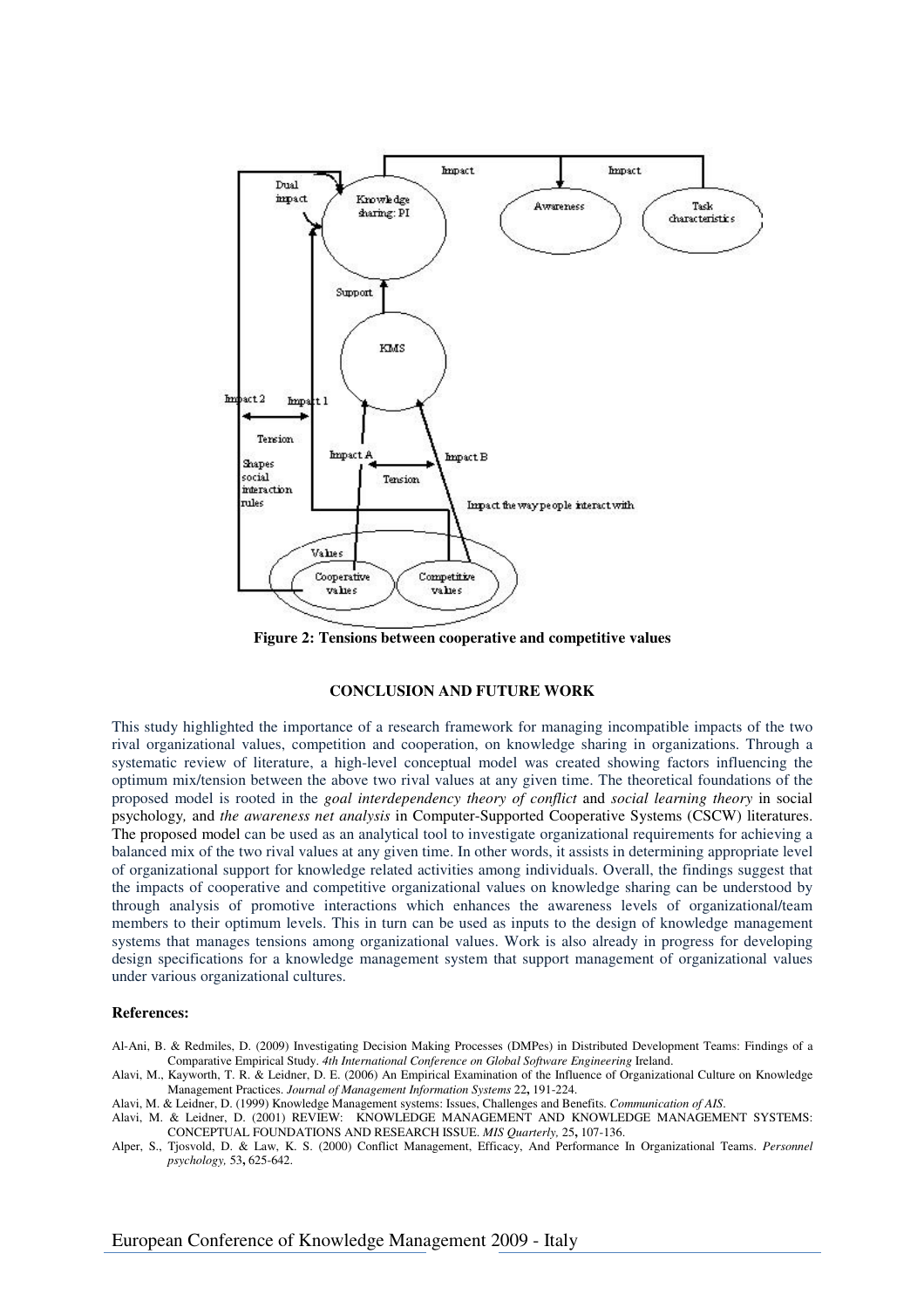Badovick, G. J. & Beatty, S. E. (1987) Shared Organizational Values: Measurement and Impact Upon Strategic Marketing Implementation. *Journal of the Academy of Marketing Science,* 15**,** 19-26.

Balthazard, P. A. & Cooke, R. A. (2004) Organizational culture and knowledge management success: assessing the behavior-performance continuum. *System Sciences, 2004. Proceedings of the 37th Annual Hawaii International Conference on.* IEEE.

Bandura, A. (1986) *Social foundations of thought and action: A social cognitive theory*, Upper Saddle River, NJ:Prentice Hall.

Beersma, B., Hollenbeck, J.R., Humphery, S.E., Moon, H., Conlon, D.E., Ilgen, D.R. (2003) Cooperation, Competition, And Team Performance: Toward A Contingency Approach. *Academy of Management Journal,* 46**,** 572-590.

Berson, Y., Nemanich, L. A., Waldman, D. A., Galvin, B. A. & Keller, R. T. (2006) Leadership and organizational learning: A multiple levels perspective. *The Leadership Quarterly,* 17**,** 577-594.

Boh, W. F. & Wong, S. S. (2009) Knowledge Sharing Via Repositories, Personal Networks, Versus Institutionalized Routines.

Chau, P. Y. K., Cole, M., Massey, A. P., Montoya-Weiss, M. & O'Keefe, R. M. (2002) Cultural differences in the online behavior of consumers. *Communication of the ACM,* 45**,** 138-143.

Chen, G., Liu, C. & Tjosvold, D. (2005) Conflict Management for Effective Top Management Teams and Innovation in China. *Journal of Management Studies,* 42**,** 277-300.

Chow, C. W., Deng, F. J. & Ho, J. L. (2000) The Openness of Knowledge Sharing within Organizations: A Comparative Study of the United States and the People's Republic of China. *Joumal of Management Accounting Research***,** 65-95.

Chow, C. W., Shields, M. D. & Wu, A. (1999) The Importance Of National Culture In The Design Of And Preference For Management Controls For Multi-National Organizations. *Accounting. Organizations arid Society,* 24**,** 441-461.

Damian, D. E. & Zowghi, D. (2003) An insight into the interplay between culture, conflict and distance in globally distributed requirements negotiations. *Proceedings of the 36th Hawaii International Conference on System Sciences (HICSS'03).* IEEE.

Daneshgar, F. (2004) Awareness Net: An Integrated Modelling Language for Knowledge Sharing Requirements in Collaborative Processes. *Journal of Conceptual Modeling*.

Davenport, T. H., Long, D. D. & Beers, M. C. (1998) Successful Knowledge Management Projects. *Sloan Management Review*.

DeLong, D. W. & Fahey, L. (2000) Diagnosing Cultural Barriers to Knowledge Management. *ACADEMY OF MANAGEMENT EXECUTIVES,* 14**,** 113-127.

Deutsch, M. (1973) *The Resolution of Conflict.* , New Haven, CT: Yale University Press.

Deutsch, M. (2000) Cooperation and competition. *The handbook of conflict resolution: Theory and practice.* Jossey Bass.

Drucker, P. F. (2005) Managing Oneself. *Harvard Business Review***,** 1-10.

Dubé , L. (1998) Teams in packaged software development. *Information Technology & People,* 11**,** 36-61.

Gelfand , J. M., Leslie, L. M. & Keller, K. (2008) On the etiology of conflict cultures. *Research in Organizational Behavior,* 28**,** 137-166.

- Gold, A. H., Malhotra, A. & Segars, A. H. (2001) Knowledge Management: An Organizational Capabilities Perspective. *Journal of Management Information Systems* 18**,** 185-214.
- Gruys, M. L., Stewart, S. M., Goodstein, J., Bing, M. N. & Wicks, A. C. (2008) Values enactment in organizations: a multi-level examination. *Journal of Management Accounting Research,* 34**,** 806-843.

Hatch, M. J. (1993) The dynamics of organizational culture. *Academy of Management Review,* 18**,** 657-693.

Hofstede, G. (1980) *Culture's Consequences: International Differences in Work-Related Values*, Sage Publications, Beverly Hills, CA.

- Ikeda, A. A., Veludo-de-Oliveira, T. M. & Campomar, M. C. (2005) Organizational Conflicts Perceived by Marketing Executives. *Electronic Journal of Business Ethics and Organization Studies,* 10**,** 22-28.
- Janz, B. D., and Prasarnphanich, P. (2003) Understanding the antecedents of effective knowledge management: The importance of a knowledge-centered culture. *Decision Sciences,* 34**,** 351-384.

Jarvenpaa, S. L. & Staples, D. S. (2001) Exploring Perceptions of Organizational Ownership of Information and Expertise

*Journal of Management Information Systems* 18**,** 151-183.

Jashapara, A. (2003) Cognition, culture and competition: an empirical test of the learning organization. *The Learning organization,* 10**,** 31- 50.

- Jehn, K. A. & Mannix, E. (2001) The Dynamic Nature of Conflict : A Longitudinal Study of Intragroup Conflict And Group Performance. *Academy of Management Journal*.
- Jennex, M. E. & Olfman, L. (2005) Assessing knowledge management success. *International Journal of Knowledge Management,* 1**,** 33-49.

Jennex, M. E. & Olfman, L. (2006) A Model of knowledge Management Success. *International Journal of Knowledge Management,* 2**,** 51- 68.

Jennex, M. E., Smolnik, S. & Croasdell, D. (2008) Towards Measuring Knowledge Management Success. *41st Hawaii International Conference on System Sciences.* USA.

Keil, M., Tan, B. C. Y., Wei, K., Saarinen, T., Tuunainen, V. & Wassenaar, A. (2000) A CROSS-Cultural Study ON Escalation OF Commitment Behavior IN Software Projects. *MIS Quarterly,* 24**,** 295-325.

Leidner, D. E. & Kayworth, T. (2006) Review: A Review Of Culture in Information System Research: Toward A Theory Of Information Technology Culture Conflict *MIS Quarteriy,* 30**,** 357-399.

Liedtka, J. M. (1989) Value congruence: The interplay of individual and organizational value systems. *Journal of Business Ethics***,** 805-815.

Long, D. D. (1997) Building the Knowledge-Based Organization: How Culture Drives Knowledge Behaviors. McDermott, C. M., Stock, G.N. (1999) Organizational culture and advanced manufacturing technology implementation. *Organizational culture and advanced manufacturing technology,* 17**,** 521-533.

Miller, P., Yu, H.C. (2003) Organisational values and generational values: a cross cultural study. *Australasian Journal of Business and Social Enquiry,* 1**,** 138-153.

Mintzberg, H. (1991) The Effective Organization: Forces and Forms. *Sloan Management Review***,** 54-67.

Nadler, D., and Tushman, M. (1988) *Strategic Organization Design: Concepts, Tools & Processes*, Scott Foresman & Co.

Nonaka, I. & Takeuchi, H. (1995) *The Knowledge Creating Company.,* New York, Oxford

University Press.

O'Reilly, C. A., Chatman, J., Caldwell, D. F. (1991) People and organizational culture: A profile comparison approach to assessing personorganization fit. *Academy of Management Journal,* 34**,** 487-516.

Phan, P. H. (2000) Knowledge creation in strategic alliances: Another look at organizational learning. *ASIA PACIFIC JOURNAL OF MANAGEMENT,* 17**,** 201-222.

Posner, B. Z., Kouzes, J. M. & Schmidt, W. H. (1985) Shared Values Make a Difference: An Empirical Test of Corporate Culture. *Human Resource Management,* 24**,** 293-309.

Posner, B. Z. & Munson, J. M. (1979) The importance of values in understanding organizational behavior. *Human Resource Management,* 18**,** 9-14.

Quinn, R. E. & Rohrbaugh, J. (1981) A competing values approach to organizational effectiveness. *Public Productivity Review***,** 120-140.

European Conference of Knowledge Management 2009 - Italy